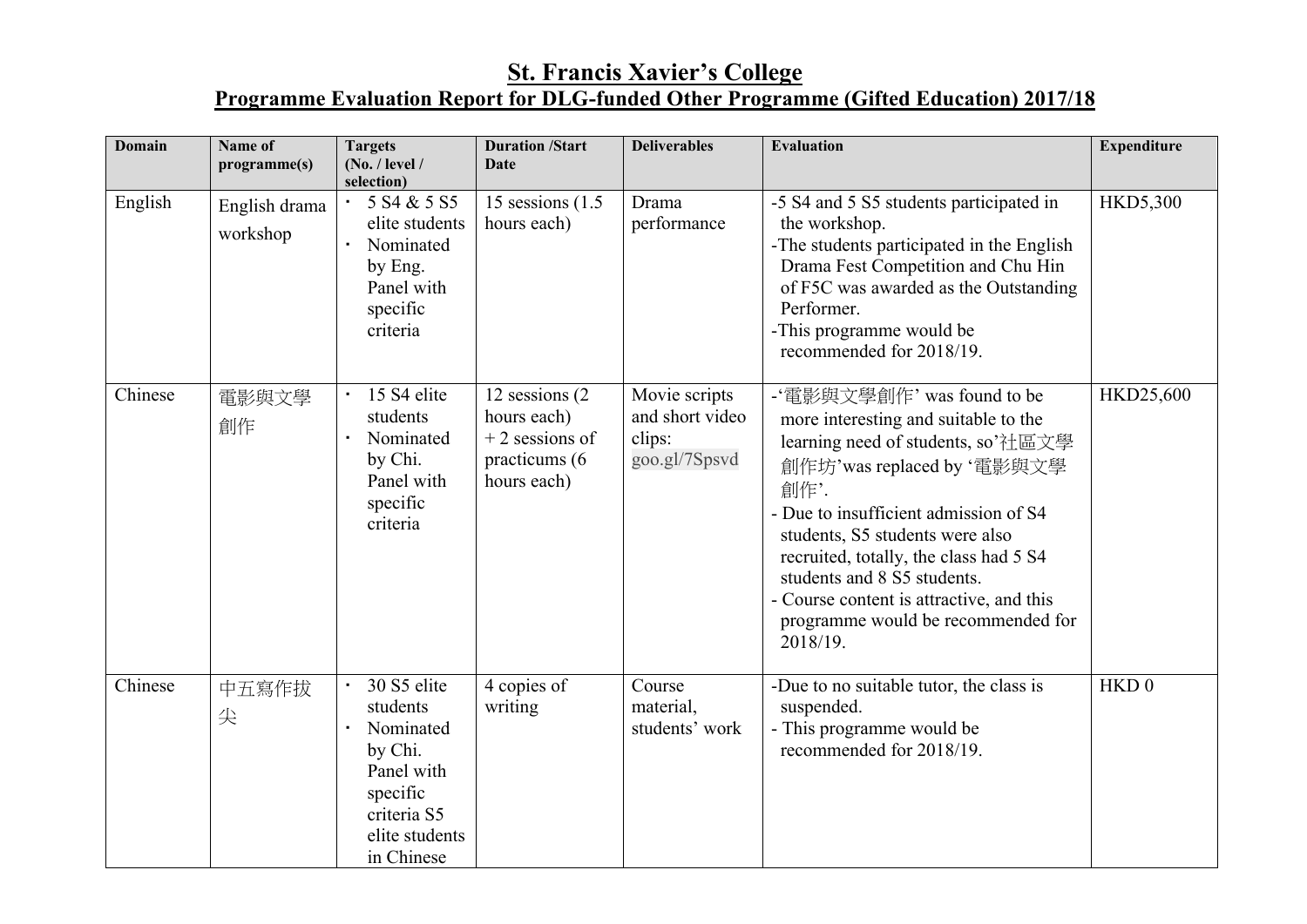| <b>Domain</b> | Name of<br>programme(s)                                   | <b>Targets</b><br>(No. / level /<br>selection)                                                                                                | <b>Duration /Start</b><br><b>Date</b>       | <b>Deliverables</b>                                         | <b>Evaluation</b>                                                                                                                                                                                                                              | <b>Expenditure</b> |
|---------------|-----------------------------------------------------------|-----------------------------------------------------------------------------------------------------------------------------------------------|---------------------------------------------|-------------------------------------------------------------|------------------------------------------------------------------------------------------------------------------------------------------------------------------------------------------------------------------------------------------------|--------------------|
| Chinese       | 中六寫作拔<br>尖                                                | 30 S6 elite<br>students<br>Nominated<br>by Chi.<br>Panel with<br>specific<br>criteria                                                         | 6 copies of<br>writing                      | Course<br>material,<br>students' work                       | - 24 S6 students joined the programme<br>and each student had submitted around<br>4 to 5 copies of writing and totally 114<br>copies were collected and marked.<br>- This programme would be<br>recommended for 2018/19.                       | <b>HKD 4,560</b>   |
| Maths         | Enhancement<br>course for<br>elite students<br>in Maths.  | 15 S <sub>4</sub> & 15<br>$\blacksquare$<br>S5 elite<br>students<br>$\bullet$<br>Nominated<br>by Maths.<br>Panel with<br>specific<br>criteria | 4 Saturday<br>sessions (1.5)<br>hours each) | Course<br>material, home<br>assignments                     | -Due to no suitable tutor, the class is<br>suspended.                                                                                                                                                                                          | HKD <sub>0</sub>   |
| Maths         | Publishing a<br>Maths<br>Magazine by<br>elite students    | 5 S5 elite<br>$\blacksquare$<br>students<br>Nominated<br>$\bullet$<br>by Maths.<br>Panel with<br>specific<br>criteria                         | 600 copies                                  | Maths magazine<br>would be<br>published at the<br>term end. | -The magazine was around 100 pages<br>- Students contributed one or two articles<br>with good quality<br>- 800 copies were printed and all students<br>and teachers could get a copy.<br>- This programme would be<br>recommended for 2018/19. | HKD11, 900         |
| Physics       | Enhancement<br>course for<br>elite students<br>in Physics | 10 S4 elite<br>$\blacksquare$<br>students<br>$\bullet$<br>Nominated<br>by Physics<br>Panel with<br>specific<br>criteria                       | 8 Saturday<br>sessions (3 hours<br>each)    | Course<br>material,<br>students' work                       | - The course is a training course for<br>Physics Olympiad organized by<br>HKAGE.<br>- 8 S4 students were selected.<br>- This programme would be<br>recommended for 2018/19.                                                                    | <b>HKD3,300</b>    |